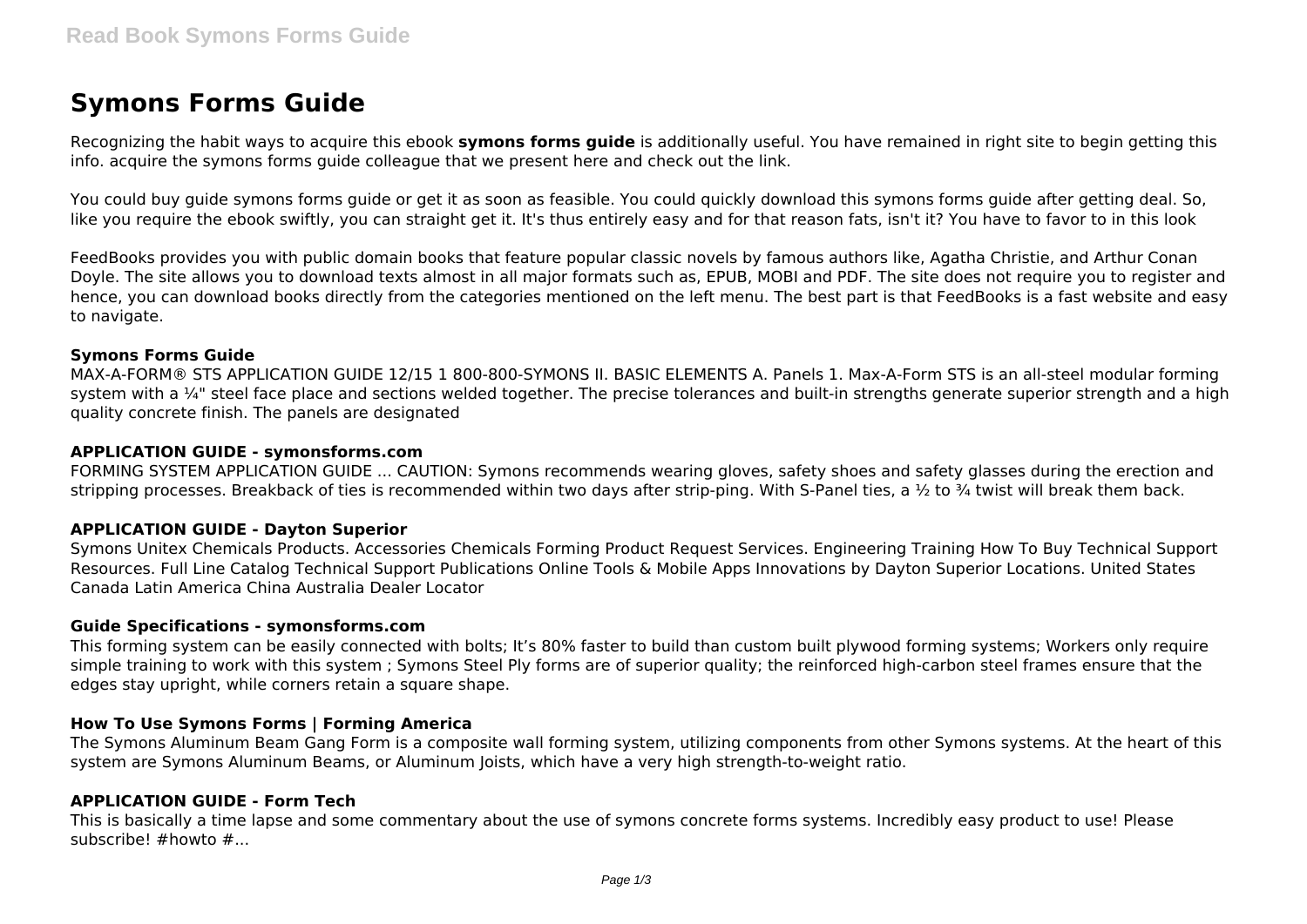#### **How to assemble Symons forms - YouTube**

Symons. Steel-Ply is the most productive, pre-engineered, reusable, factory-built concrete forming system in use today. It is designed for maximum versatility and can be used to form virtually any concrete structure. Has been the most popular concrete forming system in the USA for over 50 years.

## **Steel-Ply® Concrete Forming System | System**

SYSTEMS THAT ARE RESHAPING SKYLINES. For more than 100 years, the Symons ® brand of forming systems has stood as the preferred system for concrete forming around the globe. Today, with taller and more sculptural structures on the rise, Symons ® by Dayton Superior continues to bring even the most ambitious visions to life with innovative systems that perform like no other.

#### **Symons - Dayton Superior**

Symons Aluminum Beam Gang offers an extremely high strength-to-weight forming system. The unique beam attachment clips, sturdy aluminum beams and steel walers combine to create a rigid, compact, and lightweight gangform system. The system is easy for crews to assemble, position and align.

## **THE POWER OF RED - Dayton Superior**

Forming. Precision endurance, performance and strength are engineered into our forming systems, including the globally recognized Symons ® by Dayton Superior brand.

#### **Home [symonsforms.com]**

Symons Sym-Ply® concrete forming system is designed and manufactured to the demanding requirements of today's con-struction projects. Features • 1,500psf allowable pressure • 80ksi steel for strength and durability • Pins directly to Steel-Ply® panels, fillers, corners, hinges and pilaster forms

#### **THE POWER OF RED - Dayton Superior**

questions about availability of a special product, please contact your Symons Account Manager or Symons Distribution Center. 2400 Arthur Avenue Elk Grove Village, IL 60007 847-298-3200 • FAX 847-635-9287 ... spandrel Ties Allows tieing forms to horizontal deck forms. Cone Ties Provides clean hole suitable for patching

## **STEEL-PLY SYSTEM IDENTIFICATION CHART**

The adjustable column form is a durable, rugged system that quickly form column dimensions in 1" and 2" increments. 2000 psf allowable pressure; Standard 3/4" chamfer on all columns create smooth edge finish; 3/16" steel form face provides an excellent finish; Standard 3/4" Speed Bolts join forms; No internal ties required, up to 48" square columns

## **Adjustable Column Forms System | System**

Forming Products. Symons ® Max-A-Form ® Steel-Ply ® Sym-Ply ® BRIDGE DECK FORMING. Adjustable Joist Hangers. Bridge Overhang Brackets. Haunch and Fillet Forming. Pres-Steel, Coil Rod and Con-Beam. Hangers. Screed Supports. Chemicals. Bond Breakers. Cleaners / Strippers. Concrete Repair/Restoration. Curing Compounds / Sealers. Epoxies. Floor Levelers. Form Release Agents. Grout

#### **Symons Steel-Ply Application Guide - Dayton Superior**